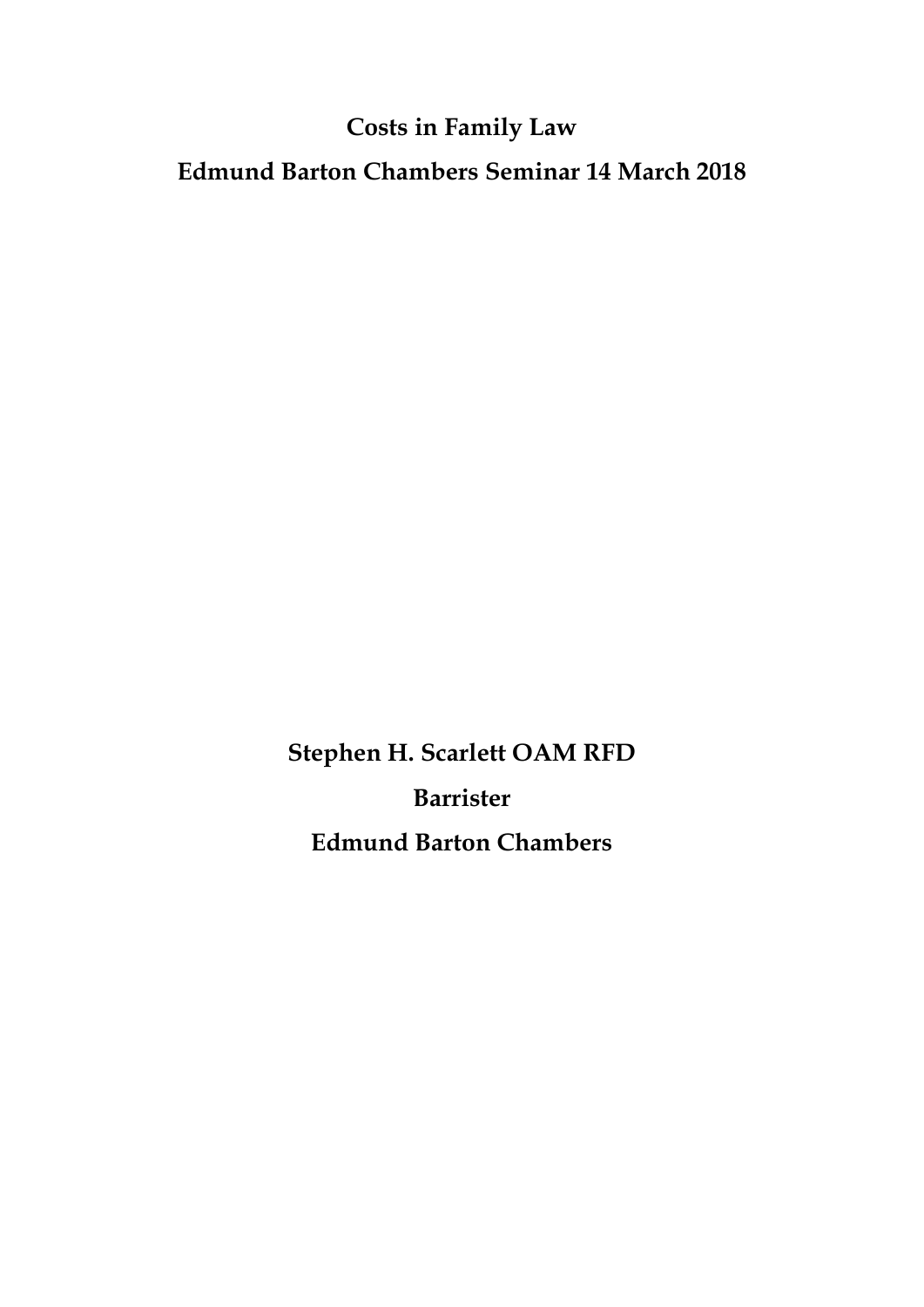### **Costs**

Surprisingly, some family lawyers are baffled by the whole question of costs in family law proceedings, being confused about such things as:

- a) When should they seek a costs order;
- b) Whether costs should be on an indemnity or party and party basis;
- c) When should they seek security for costs; and
- d) When should a costs order be sought against a party's solicitor or counsel.

In my view, there are many occasions where lawyers do not seek an order for costs where the situation cries out for such an order. It may be that some less experienced practitioners believe that it is a general rule that parties pay their own costs in family law proceedings or that costs are not awarded in children's matters, or, perhaps, if they do not seek a costs order at the outset they are forever precluded from doing so.

Costs generally are covered by s.117 of the *Family Law Act 1975.*  Certainly, subsection 117(1) contains the general rule:

*Subject to subsection (2), subsection 70NFB(1) and sections 117AA, 117AC and 118, each party to proceedings under this Act shall bear his or her own costs.*

Subsection 117(1) establishes the principle that costs do not automatically follow the event in family law proceedings, but it is only a starting point. Sections 117AA and 117AC relate to costs and security for costs in proceedings relating to overseas enforcement and international Conventions and are not relevant to this paper, but subsection 70NFB(1) effectively excludes contravention proceedings from the general rule. This will be covered later in the paper.

Subsection 117(2) permits the court to make such order for costs and security for costs as the court considers just, if *"the court is of opinion that there are circumstances that justify it in doing so".*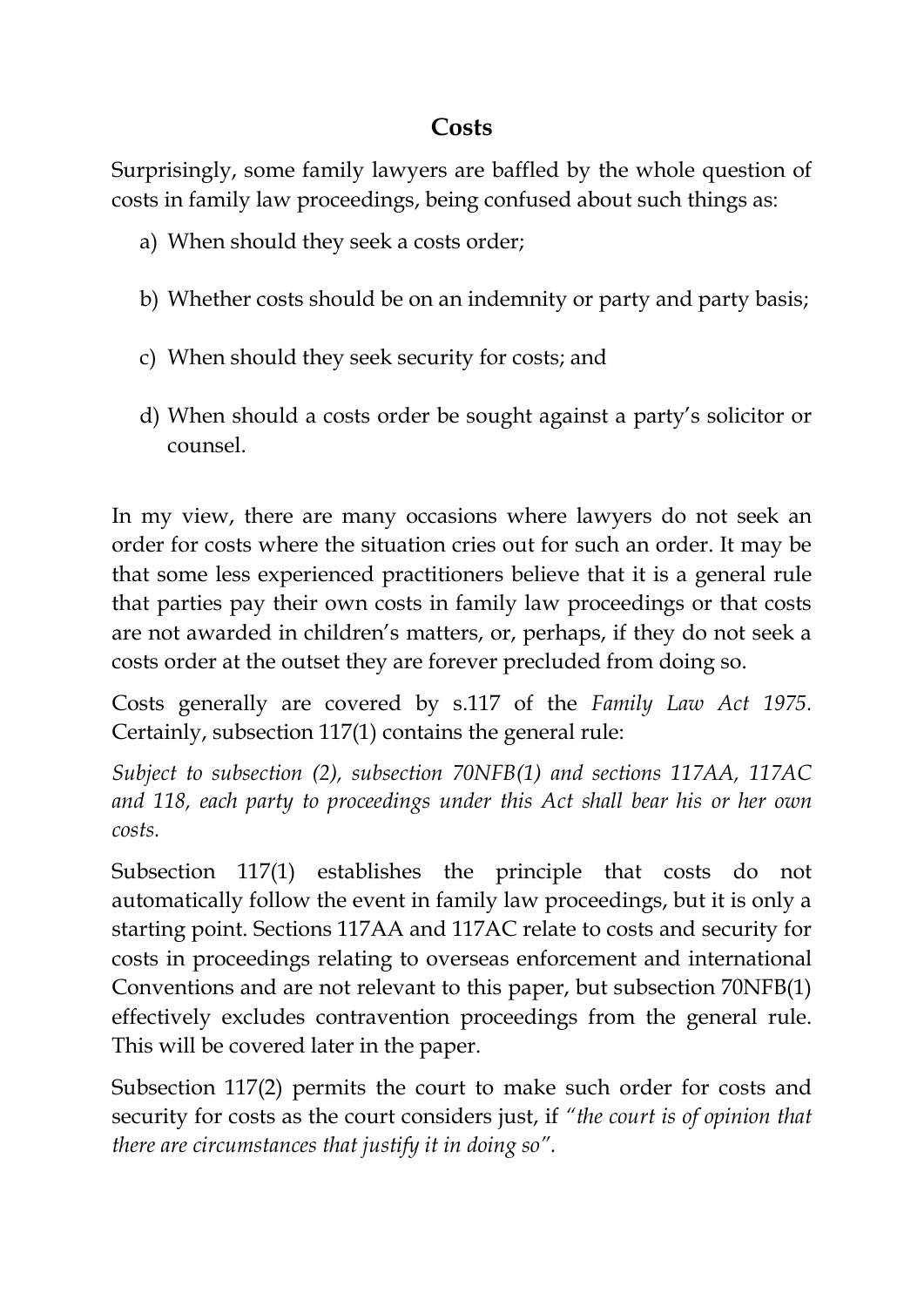Subsection 117(2A) requires the court, in considering what order (if any) should be made, to have regard to the matters in paragraphs (a) to (g) of subsection 2A. They are, in summary:

- (a)The financial circumstances of each of the parties to the proceedings;
- (b) Whether any party to the proceedings is in receipt of assistance by way of legal aid;
- (c) The conduct of the parties to the proceedings in relation to the proceedings;
- (d)Whether the proceedings were necessitated by the failure of a party to the proceedings to comply with previous orders of the court;
- (e)Whether any party to the proceedings has been wholly unsuccessful in the proceedings;
- (f) Whether any party to the proceedings has made an offer in writing to the other party to settle the proceedings; and

(g)Such other matters as the court considers relevant.

The various paragraphs give a very wide range of factors that can be used to ground an application for costs. Importantly, only one of these factors is required to ground an order for costs. In *PBF as Child Representative for AF (Legal Aid Commission of Tasmania) & Ors* [2005] FamCA 158, the Full Court of the Family Court held at [41]:

*"Nowhere in subsection (2A)<sup>1</sup> or elsewhere in section 117, is there any prescription that more than one factor must be present before an order for costs is made nor of comparative weight of the factors set out in subsection (2A). As a consequence, there is nothing to prevent any factor being the sole foundation for an order for costs."*

**<sup>.</sup>** <sup>1</sup> Typographical error in original corrected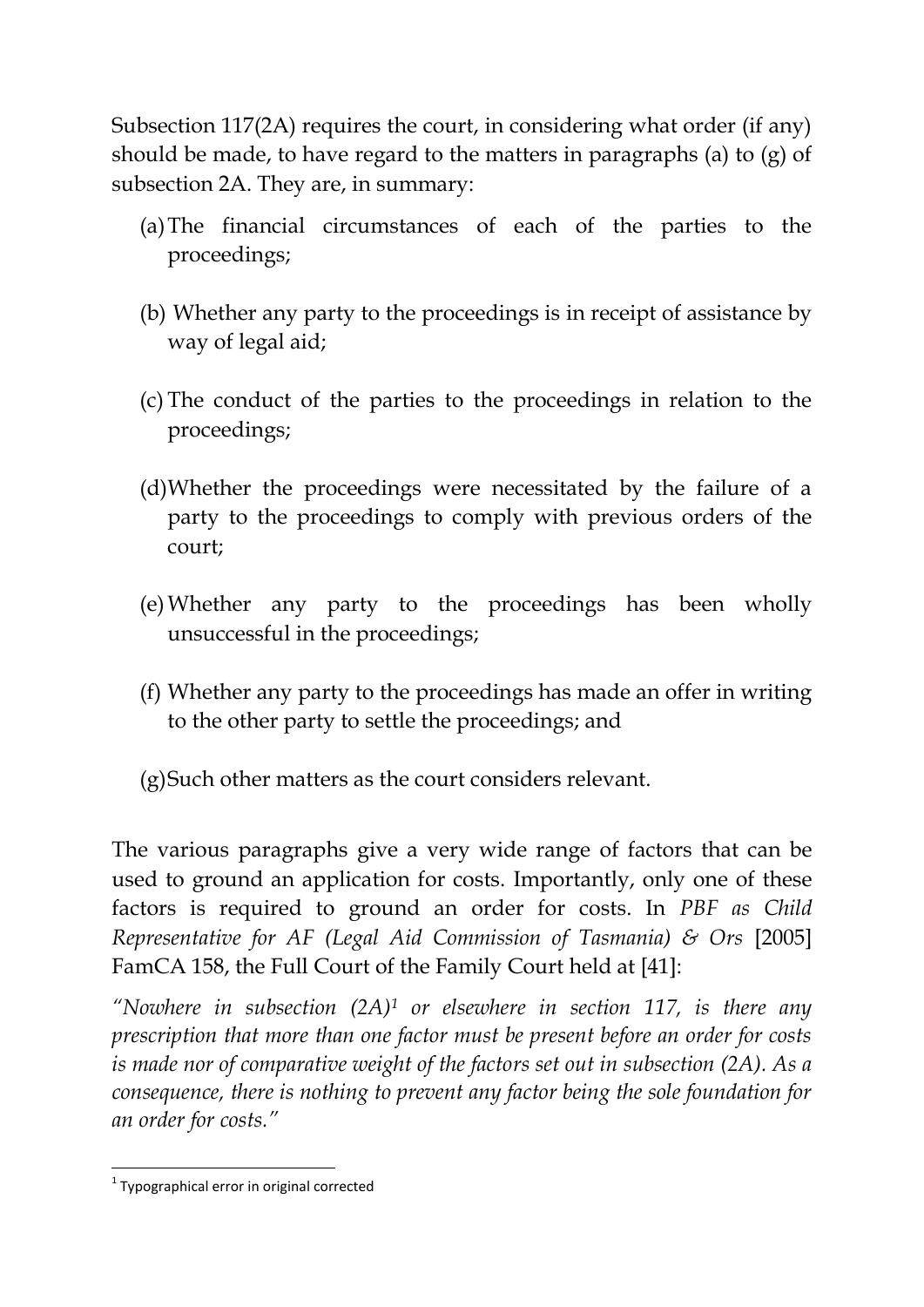## **The financial circumstances of the parties**

The court will take into account the parties' financial circumstances, but it is an inquiry to enable the court to have some concept of the relative financial positions of the parties, not to conduct inconsequential arguments over the value of each party's assets (*Browne & Green* (2002) 29 Fam LR 428; FLC 93-115; [2002] FamCA 791).

The fact that a party is comparatively impecunious is not necessarily a bar to the making of an order for costs if there is another factor that would justify the making of an order (*In the Marriage of Schwarz* (1985) 10 Fam LR 235; FLC 91-618). It is always open to a court to allow time to pay or to order that costs should be deducted from any amount that a party may receive by way of a property order.

# **Legal Aid**

It was also held in *Schwarz* that the fact that a party is in receipt of legal aid is not of itself a bar to the making of a costs order and to refuse to make an order on that ground alone may cause a gross injustice to the other party.

If a party is in receipt of a grant of legal aid, it would not be appropriate to make a costs order in favour of that party unless the party is required to pay the amount awarded to the Legal Aid Commission or is under an obligation to reimburse the Commission (*In the Marriage of Conroy* (1976) 2 Fam LR 11,223 at 11,228).

# **The conduct of the parties**

This factor can often be highly relevant. Parties who fail to file material on time or to attend court when required to do so can waste time and result in the non-defaulting party incurring the burden of costs "thrown away" (*In the Marriage of Jensen* (1982) 8 Fam LR 594; FLC 91-263).

# **Failure to comply with previous court orders**

This is clearly an important matter, which explains why the legislature has seen fit to make specific provision for costs to be awarded in contravention proceedings under s.70NFB.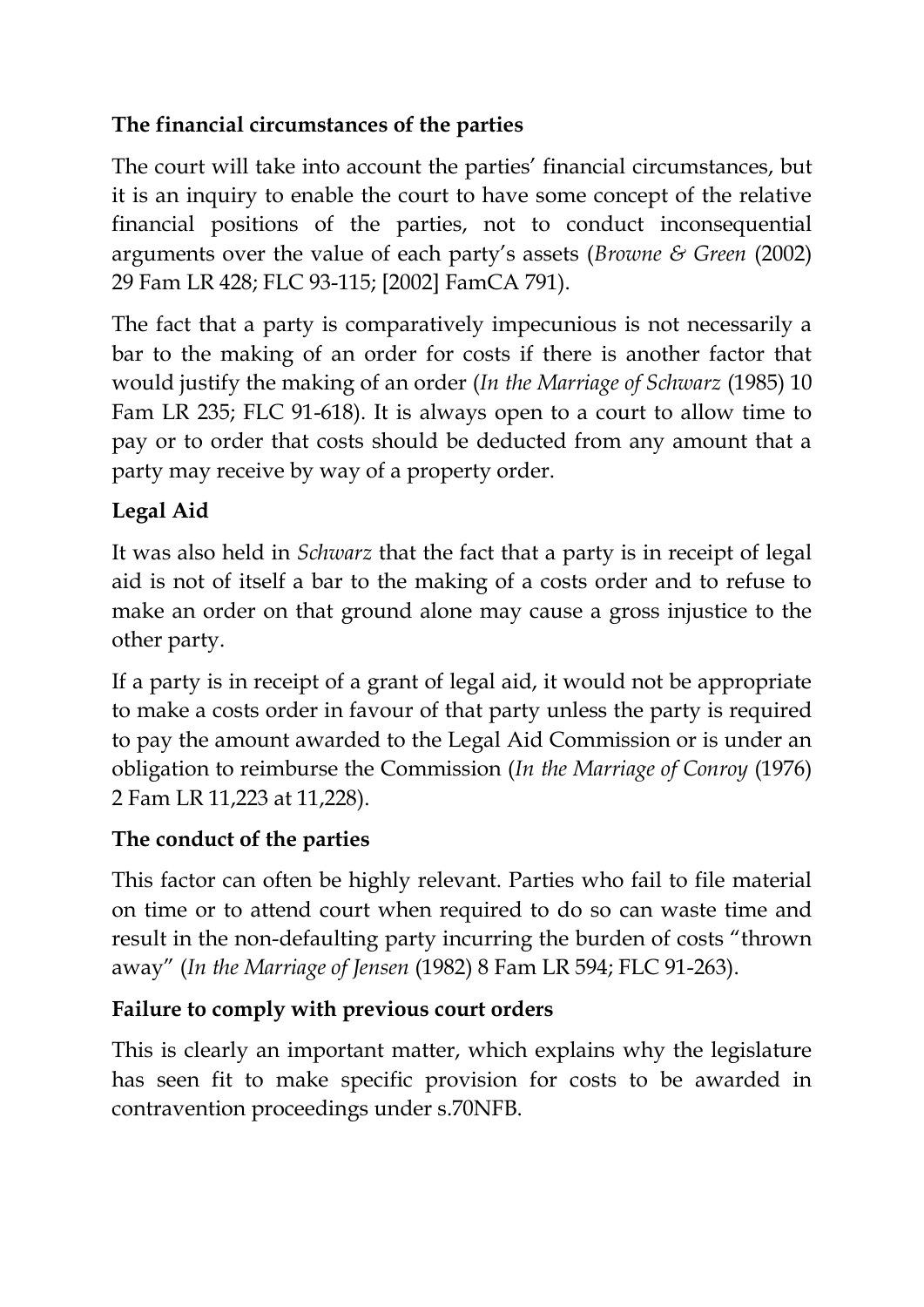#### **Offers of Settlement**

The failure by a party to accept an offer of settlement in circumstances where the party does not obtain a better result than the offer is an important consideration and can even lead to an order for costs on an indemnity basis, as in *Lad & Gittins* (2014) 52 Fam LR 71; [2014] FamCA 439. In that case, the husband was not only wholly successful in the proceedings but achieved a substantially better result than his settlement offer, to the extent of some \$300,000.00.

In his decision Austin J said at [27]:

*"Undoubtedly, the husband was wholly successful in the proceedings. Conversely, the wife was wholly unsuccessful in the proceedings…"*

His Honour decided that the wife should pay the husband's costs from the day after the letter conveying the husband's settlement offer was sent to the wife. Following *Colgate-Palmolive Company v Cussons Pty Ltd*  [1993] FCA 536; (1993) 46 FCR 225, his Honour held at [31]:

*"The costs will be paid on an indemnity basis, rather than a party/party basis, from that date because of the substantial amount by which the ultimate result was better than the husband's very reasonable offer…"* 

The settlement offer must be made in writing, in accordance with the applicable Rules (see s.117C).

### **Where a party is wholly unsuccessful**

This appears to be close to a situation that costs will follow the event, which contradicts the general rule in s.117(1). Whilst it has been suggested that the mere fact that a party has been wholly unsuccessful does not of itself justify the making of an order for costs, relying on *Re Collins and the Victorian Legal Aid Commission* (1984) FLC 91-508, this does not sit well with the more recent decision of *PBF & AF* referred to earlier, which held that only one factor was sufficient to justify an order.

It seems that the words "wholly unsuccessful" must be taken at face value, as there are many cases where one party is substantially unsuccessful but not completely so. It was held in *Medlon & Medlon (No.6)*(2015) 54 Fam LR 1; [2015] FamCAFC 157 that a party who was entirely unsuccessful should pay the costs of the other party, on an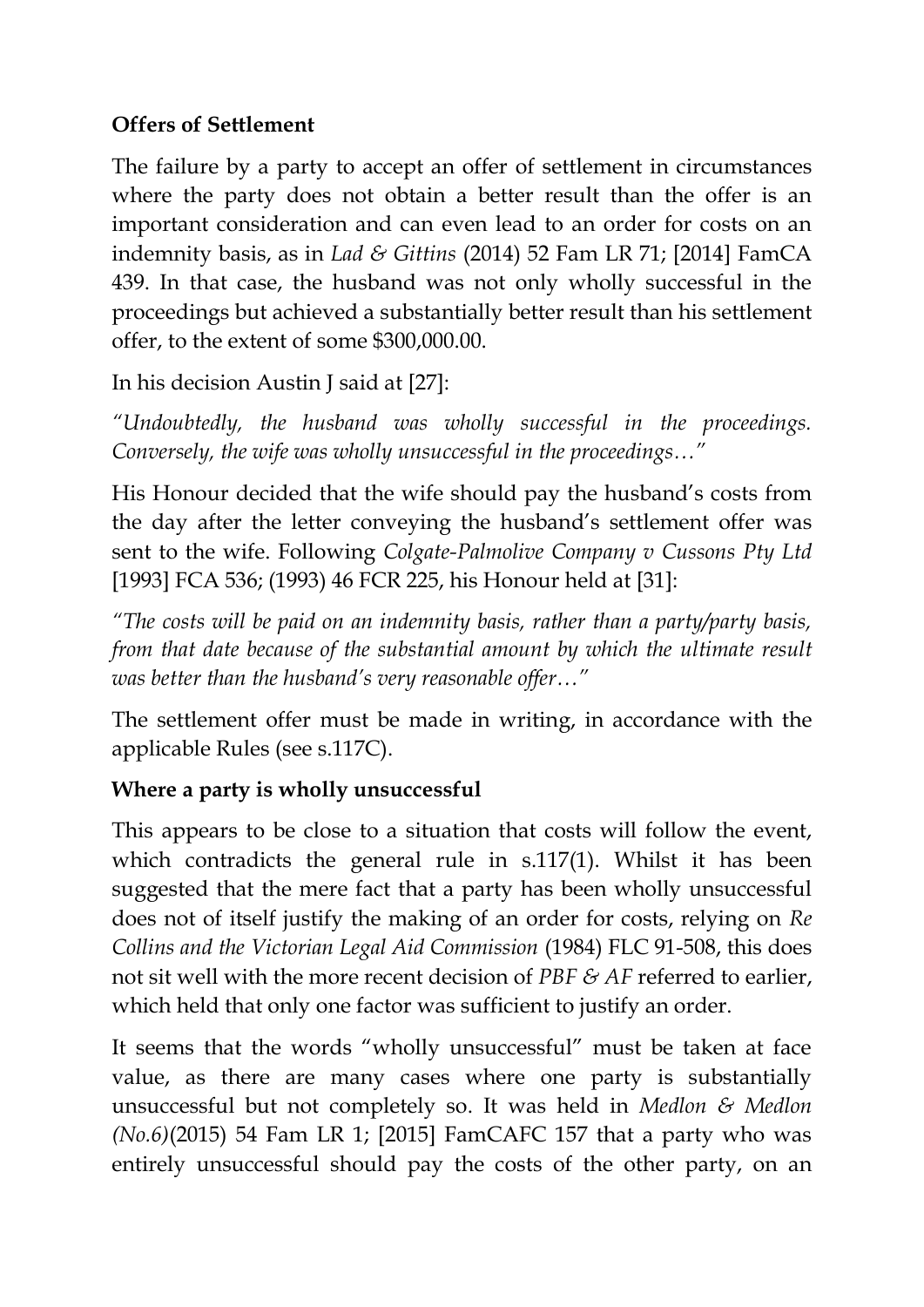indemnity basis, because the party had made serious but entirely unverified allegations and should have known that she had no prospect of success. Again, see *Lad & Gittins (supra)* at [27].

### **Such other matters as the court thinks relevant**

This paragraph illustrates that the court has a very wide discretion in making orders for costs.

### **Indemnity costs and party and party costs**

It is well established that the general rule is that costs will awarded on a party and party basis rather than on an indemnity basis, also known as "solicitor/client costs". Party and party costs are those which are assessed as fair and reasonable and include disbursements reasonable incurred. The party may in fact have incurred significantly greater professional costs.

Indemnity costs cover the party's actual professional costs and disbursements.

The authorities make it clear that indemnity costs will only be incurred in exceptional circumstances. The principles involved are set out in the decision of Sheppard J in *Colgate Palmolive Co. v Cussons Pty Ltd* [1993] FCA 536; (1993) 46 FCR 225 at 232-234.

The principles, in summary, are:

- (a)where a party persists in what should on proper consideration be seen as a hopeless case;
- (b)where unsuccessful proceedings have been brought to achieve an ulterior or extraneous purpose;
- (c) making allegations of fraud knowing them to be false and making irrelevant allegations of fraud;
- (d)particular misconduct that causes loss of time to the court and to other parties;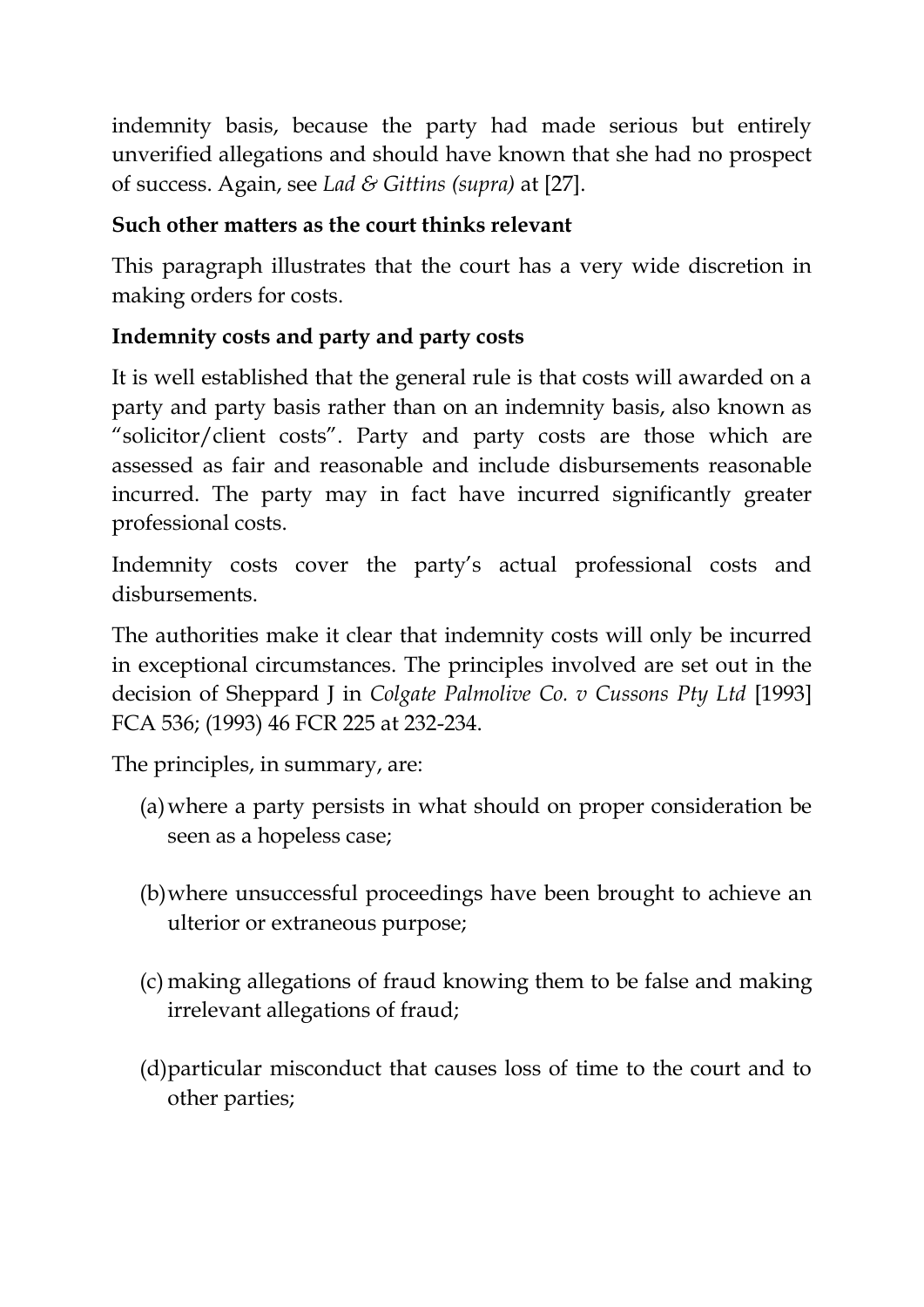- (e)proceedings commenced in wilful disregard of known facts or clearly established law;
- (f) making allegations which ought never to have been made;
- (g)the undue prolongation of a case by groundless contentions;
- (h)an imprudent refusal of an offer to compromise; or
- (i) where a party is in contempt of court.

The decisions of *Kohan & Kohan* (1992) 16 Fam LR 245; FLC 92-340, and *Munday & Bowman* (1997) 22 Fam LR 321; FLC 92-784 are useful authorities. More recently, the Full Court of the Family Court reviewed the law in *Prantage & Prantage* [2013] FamCAFC 10; (2013) 49 Fam LR 197; FLC 93-544. Their Honours affirmed the principle that costs are usually ordered on a party and party basis and it is only in exceptional circumstances that costs will be ordered on the indemnity basis.

A trend developed amongst some practitioners in the Sydney Registry of the Court to include applications for costs on an indemnity basis in Applications Initiating Proceedings. These were routinely met by Responses seeking a similar order. Why was this done? On what possible basis could an order for indemnity costs be made in favour of the Applicant on the first return date of the Application? It is just silly.

The trouble with routine and unjustified applications for indemnity costs is that the practice gives an aggressive and antagonistic tone to the litigation, which is not conducive to settlement negotiations. Again, there are likely to be awkward questions from the Bench about the purpose of seeking such an order in an initiating Application.

It could be argued that pressing an unjustified application for indemnity costs at an inappropriate stage of the proceedings is of itself an abuse of the court's process, which could be a reason for awarding costs against the Applicant. An abuse of process is a clear basis for indemnity costs.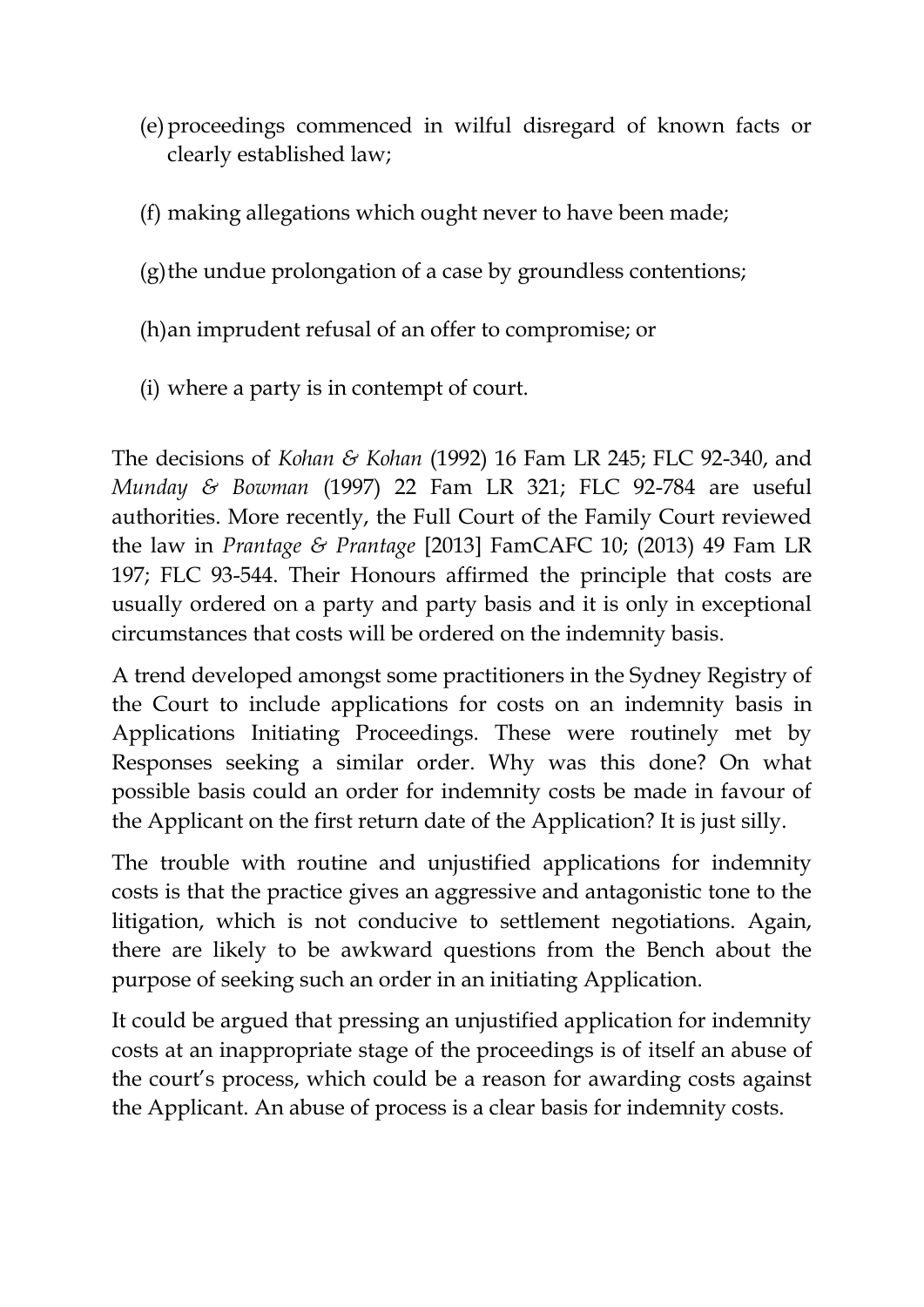#### **Costs in Contravention Proceedings**

Subsection 70NFB(2) provides an exception to the general rule about costs in s.117(1), saying that where a more serious contravention of a parenting order without reasonable excuse has been established:

*"…the court must, in relation to the person who committed the current contravention:*

(a) make an order under paragraph  $(2)(g)$ , unless the court is satisfied *that it would not be in the best interests of the child concerned to make that order;"*

Paragraph  $(2)(g)$  provides that the court is:

*"(g)to make an order that the person who committed the current contravention pay all of the costs of another party, or other parties, to the proceedings under this Division;"*

There appears to be a presumption in favour of making an order for costs upon finding a contravention – not quite costs following the event perhaps, but a presumption that the person pay *"all of the costs"* of the other party. If the court does not make an order under paragraph (2)(g), it may make an order under paragraph (2)(h) that the person pay *"some of the costs"* of the other party.

### **Security for Costs**

The court may make an order in an appropriate case for an applicant give security for costs. There must be circumstances that justify the making of such an order.

The Full Court in the well-known case of *In the Marriage of Luadaka* (1998) 24 Fam LR 340; FLC 92-380 suggested that these factors may be relevant:

- (a)The history and conduct of all litigation between the parties;
- (b)The merits of the claim of the party against whom an order for security for costs is sought to be made;
- (c) The financial circumstances of the parties;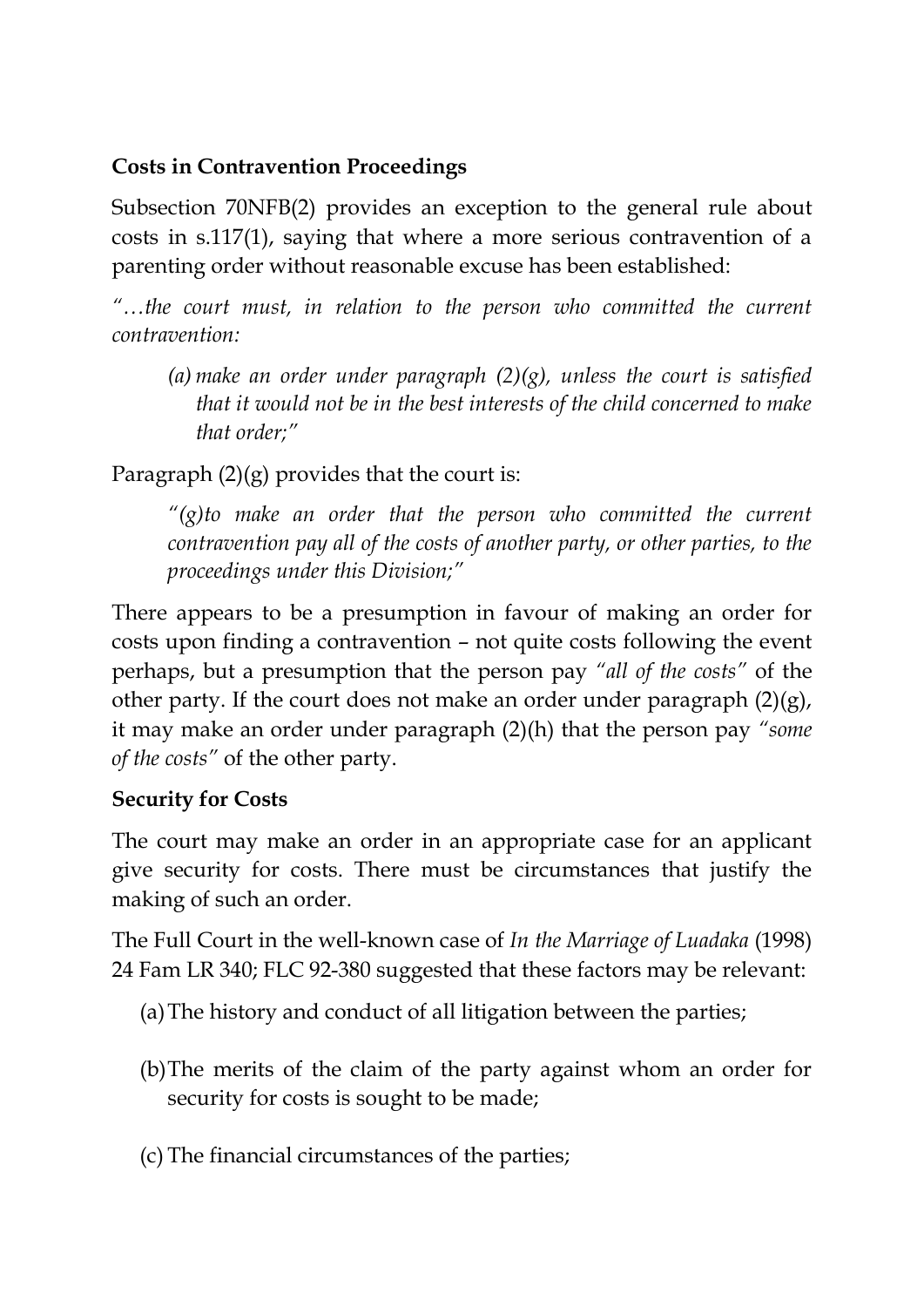- (d)Any delay in bringing the application against whom an order for security for costs is sought;
- (e)The likelihood of higher than usual costs because of the way the party is likely to present his or her case;
- (f) Whether an order for security for costs will stifle the litigation; and
- (g)the likely amount of costs to be incurred any possible difficulty in enforcing an order for costs after the event.

When making an application that the applicant in the case give security for costs, regard should be had to rules 19.05 and 19.06 of the *Family Law Rules 2004* or rule 21.01 of the *Federal Circuit Court Rules 2001,* as the case may be.

#### **Orders for costs against lawyers**

There is a power to make a personal costs order against a lawyer under both the *Family Law Rules* and the *Federal Circuit Court Rules.* 

Rule 19.10 of the *Family Law Rules* allows a party to apply for costs against a lawyer for costs thrown away during a case for:

*(a) the lawyer's failure to comply with these Rules or an order;*

*(b)the lawyer's failure to comply with a pre-action procedure;*

*(c) the lawyer's improper or unreasonable conduct; and*

*(d)undue delay or default by the lawyer.*

The Federal Circuit Rules, at Rule 21.07, permit the Court or a Registrar to make an order for costs against a lawyer because of undue delay, negligence, improper conduct or other misconduct or default in circumstances where the lawyer has unreasonably failed:

*(a) to attend, or send another person to attend, the hearing; or*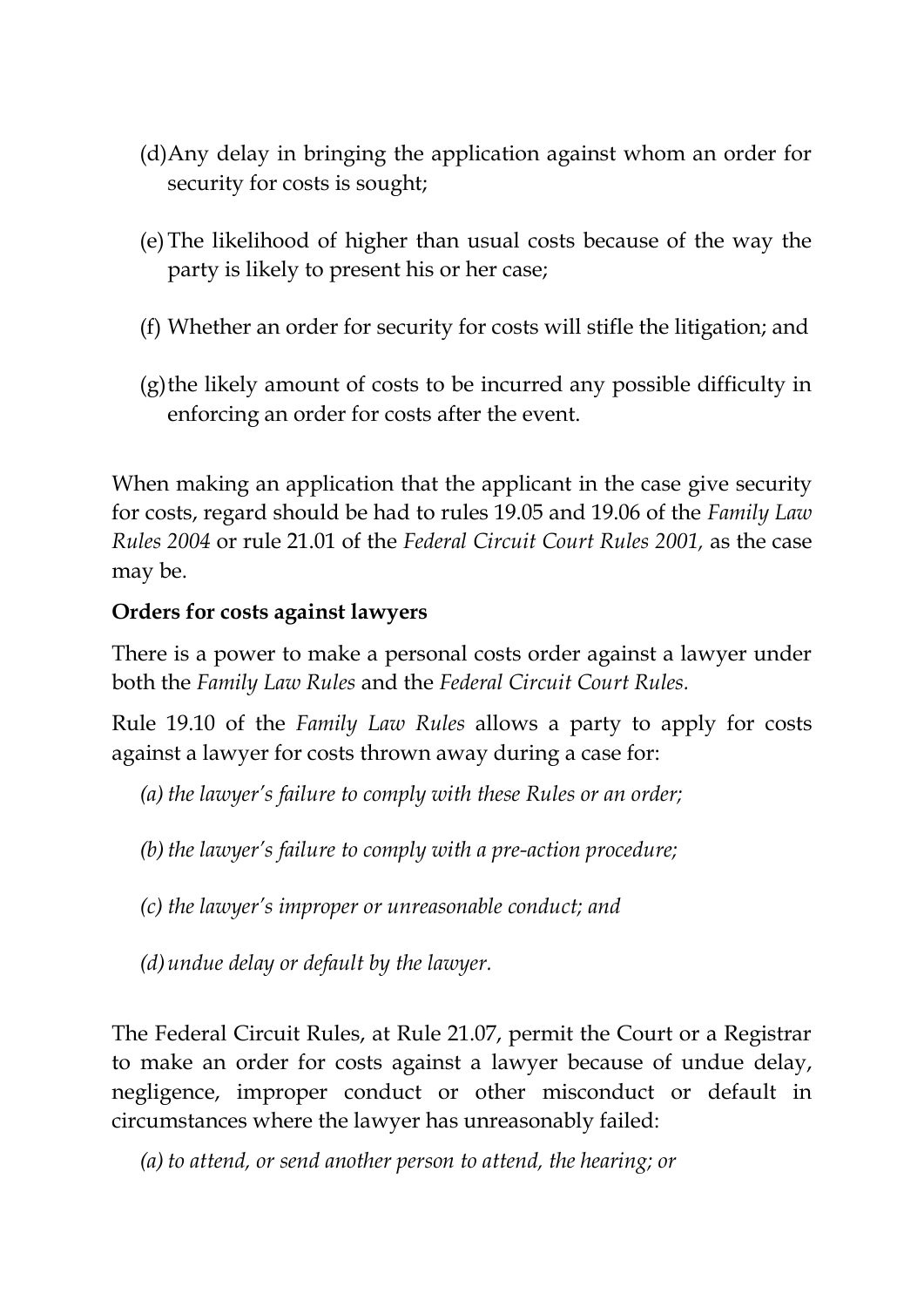*(b)to file, lodge or deliver a document as required; or*

*(c) to prepare any proper evidence or information; or*

*(d)to do any other act necessary for the hearing to proceed.*

A discussion of the principles in involved can be found in *Cassidy & Murray* (1995) 19 Fam LR 492; FLC 92-633. It is not necessary for the court to be satisfied that the solicitor concerned has been guilty of serious professional misconduct. However, a mistake or an error of judgment would not normally justify an order for costs against a solicitor.

### **Opportunity to be heard**

Even lawyers are entitled to be given the opportunity to be heard as to why an order for costs should not be made against them personally (*Cassidy & Murray (supra)*).

The general principle is that it is not generally open to a court to make an order for costs against a person without giving that person an opportunity to be heard (see *Black & Kellner* (1992) 15 Fam LR 343; FLC 92-287).

#### **When can you apply for an order for costs?**

You can apply at any time during the case or within 28 days after the final order is made, by filing an Application in a Case (*Family Law Rules 2004,* r. 19.08; *Federal Circuit Court Rules 2001,* r.21.02). The Federal Circuit Court Rules also allow an application to be made within any further time allowed by the Court. The Family Law Rules do not allow this further extension.

The *Family Law Rules* also provide that a party applying for an order for costs on an indemnity basis must inform the court if the party is bound by a costs agreement and, if so, the terms of the agreement (r.19.08(3)).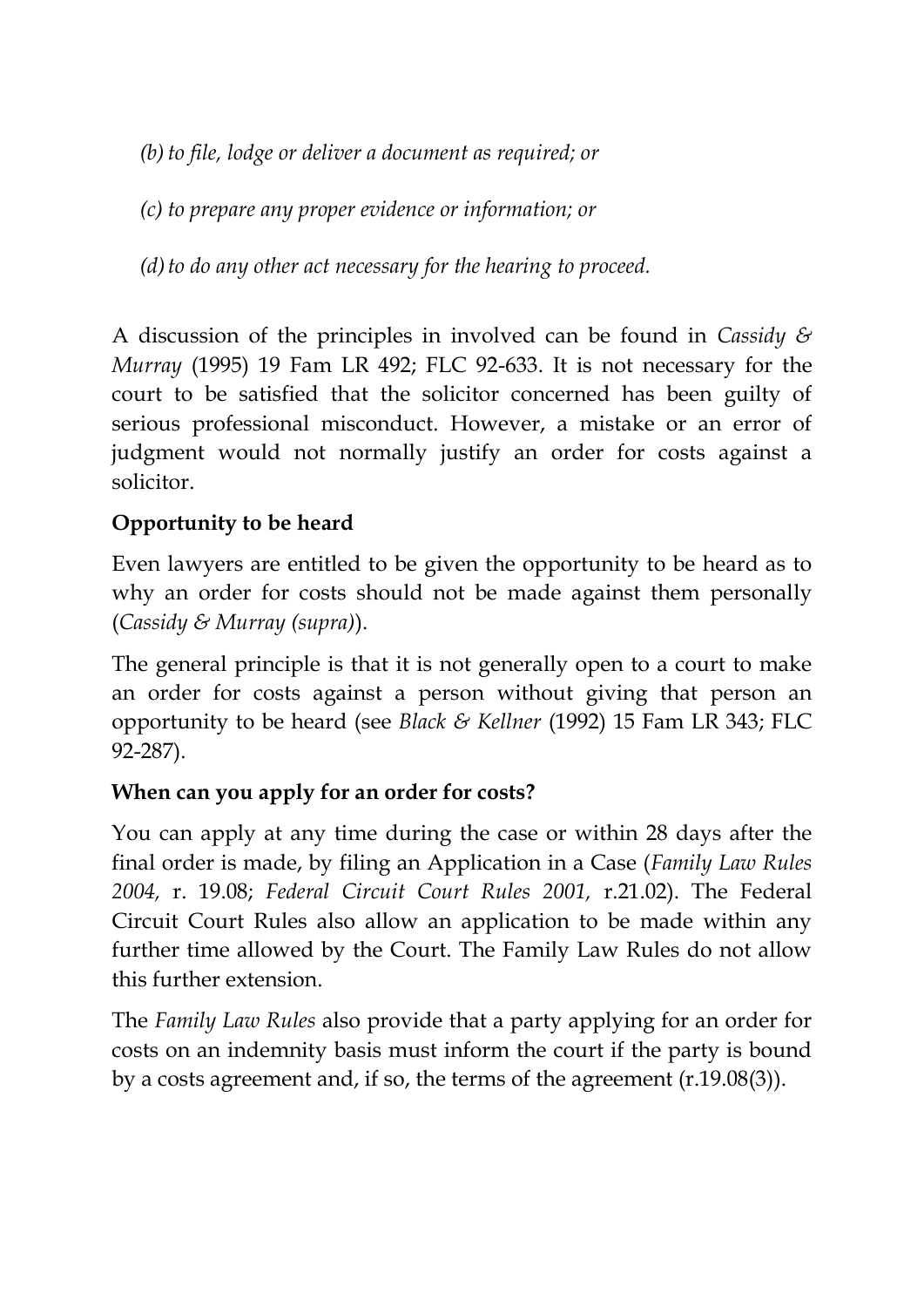#### **Kramer and Anor & Ward<sup>2</sup> – a cautionary tale**

The facts in this case are astonishing, and some of the submissions made to the court were no less so.

It appears that between 9 December 2012 and 9 February 2015 there was some sort of a relationship between Mr Harrison and Ms Ward. Mr Harrison was later to assert that it was a de facto relationship. In May 2015 Ms Ward sold a piece of real property in Western Australia which she had owned in her sole name since 1995. However, at some time before the sale Mr Harrison lodged a caveat over the title to the property. In order to have Mr Harrison remove the caveat so that the sale could be settled, Ms Ward agreed to deposit the nett proceeds of sale into the trust account of Mr Hamilton's solicitor, Mr Kramer, who practised under the name of Kramer Law. She signed an authority addressed to the settlement agents acting for her in respect of the sale authorising them to pay certain sums out of the proceeds and acknowledging that *"funds pertaining to the caveat will be held by Kramer<sup>3</sup> Lawyers acting on behalf of Mr Harrison pending court action."* Accordingly, the balance of purchase money, some \$197,133.17, was placed into the trust account of Kramer Law.

There was no court action on foot at that time. Indeed, it was not until 18 May 2016, nearly a year after the money was placed into the Kramer Law Practice Trust Account, that Mr Kramer, on behalf of Mr Harrison, filed an initiating application in the Federal Circuit Court in Brisbane seeking property orders arising out of the breakdown of what Mr Harrison claimed was his de facto relationship with Ms Ward. In that application, as well as seeking orders that he should retain certain items as his sole property, Mr Harrison sought the payment to him of a lump sum of \$150,000.00 to reflect what he claimed were cash advances and other financial and non-financial contributions. This amount was to be paid to him out of funds held in the trust account of "Kramer Tax Pty Ltd".

<sup>1</sup> 2 [2017] FamCAFC 270

 $3$  The parties, including Mr Kramer, were given pseudonyms by the Court in the published judgment.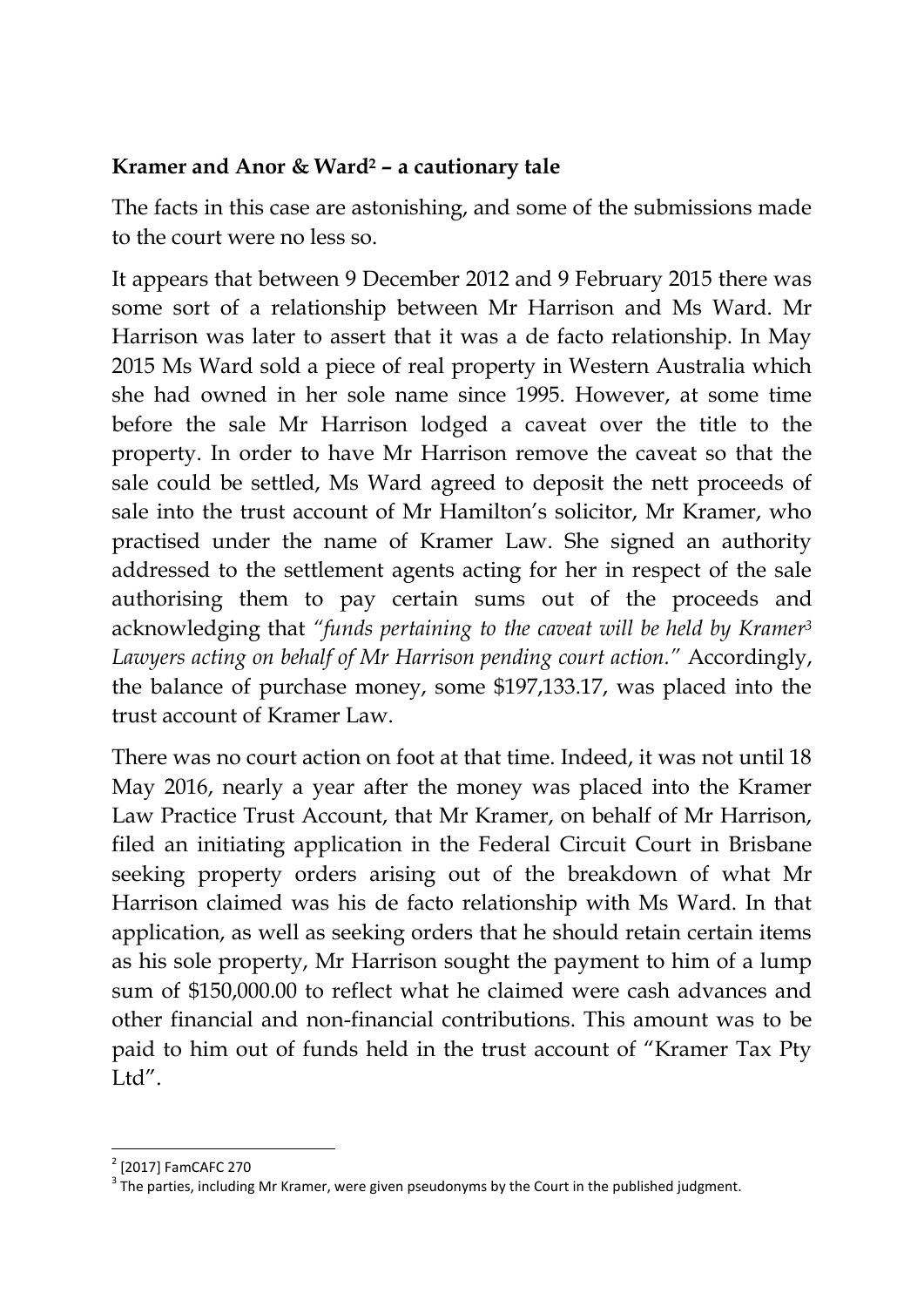### **How did the money get there?**

How did the money mysteriously move from the trust account of Mr Kramer's law practice to the trust account of Mr Kramer's tax practice? At some time, but obviously before the application was filed on 18 May 2016, Mr Kramer took it upon himself to transfer the money, which had risen to the sum of \$197,266.77, out of his law practice trust account into the trust account of Kramer Tax Pty Ltd, another entity which he operated. He apparently did not feel the need to inform Ms Ward of this action.

The money did not stay there very long. Mr Kramer subsequently placed the money into a Westpac Term Deposit entitled *"ATF [Mr Harrison]".* Ms Ward's name was not mentioned.

#### **But wasn't it Ms Ward's money?**

Yes, it was. Not only did Ms Ward not know that her money had been transferred to another account, but the entire proceeds were being held ostensibly on behalf of Mr Harrison, who subsequently claimed *only a part* (\$150,000.00) of the total sum in his Application.

#### **The De Facto relationship that wasn't**

When the Application came before Judge Vasta in the Federal Circuit Court in Brisbane in October, it was apparent that there was a dispute between the parties as to whether or not they had ever been in a de facto relationship. His Honour set the matter down for hearing on that discrete issue on 2 November 2016.

Mr Harrison's affidavit did not contain any evidence to establish a de facto relationship between the parties, so he was given the opportunity to give some oral evidence. That evidence was that:

- (a)on 9 December 2012 Ms Ward asked Mr Harrison to assist her in a dispute with her next-door neighbour;
- (b)on 11 December Mr Harrison commenced sleeping in a bus parked at the back of the premises;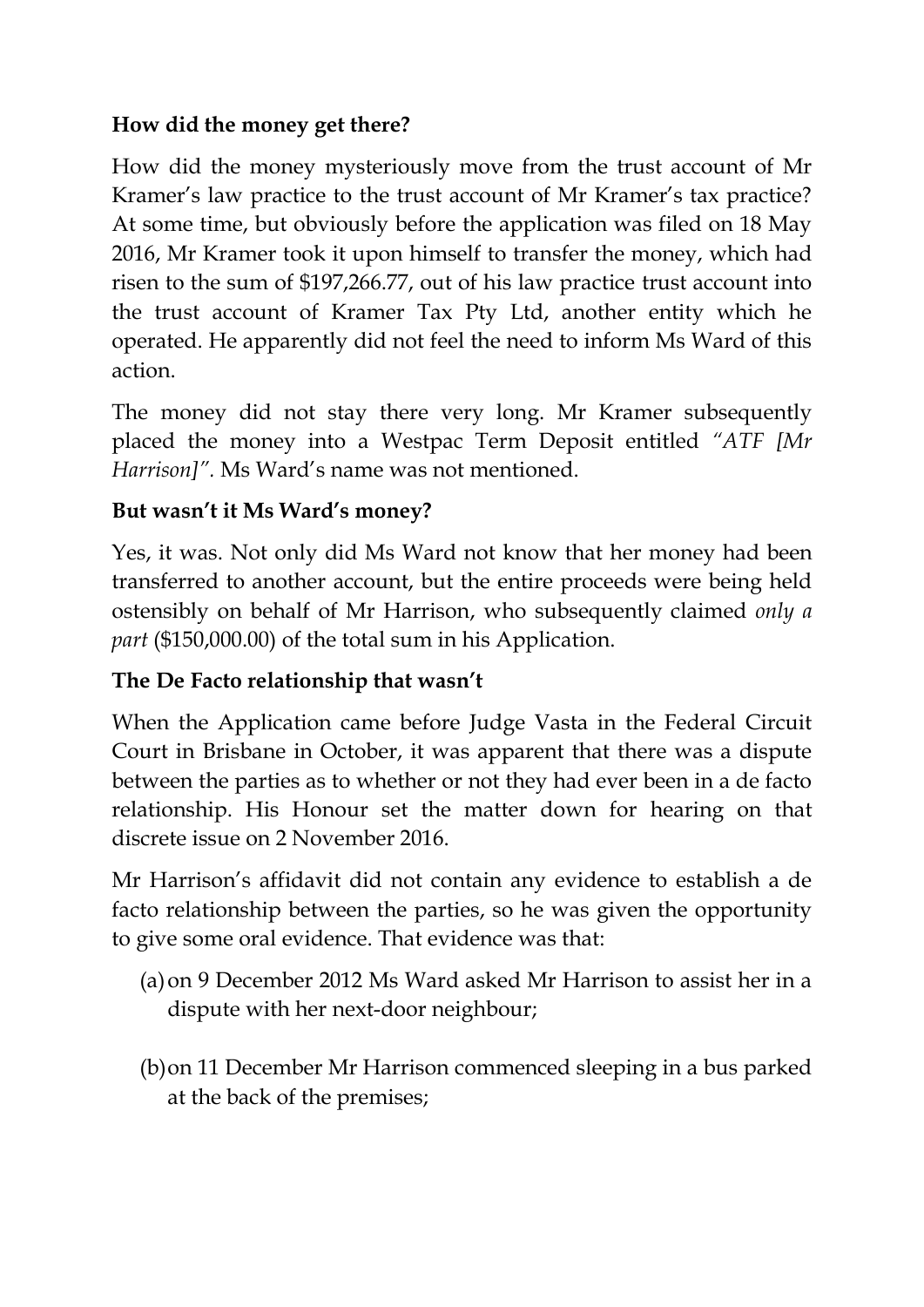- (c) the parties subsequently had sexual relations on one or more occasions; and
- (d)Mr Harrison continued to live in the bus until March 2013.

Curiously, at no time in his oral evidence did Mr Harrison ever assert that he had provided any money to Ms Ward, yet in his affidavit he described a purported financial relationship in which he claimed to have expended the staggering amount of \$366,000.00 for Ms Ward's household expenses and bills over a period of 15 months up to April 2014. He claimed to have funded this expenditure from an inheritance of \$414,984.49. As Mr Harrison did not receive this inheritance until 28 March 2014 and deposed in his affidavit that his only source of income from February 2013 was by way of Centrelink payments, it is hardly surprising that Judge Vasta was unconvinced that the Applicant had made out a case for a de facto property adjustment at all. His Honour said to Mr Harrison's counsel:

*"There's no cohabitation realistically at all and even if one were to really generalise what cohabitation means, we're looking at three months…"*

Significantly, Judge Vasta commented:

*"There's money, \$197,266.77, sitting in a trust account which has not been properly accounted for."* 

Counsel for the Applicant conceded that there was no evidence of a de facto relationship.

Consequently, his Honour ordered that:

- (a)The sum of \$197,266.77 held in the trust account of Kramer Law be released to the Respondent within seven days; and
- (b)The Application would be dismissed.

There was no appeal at that time. However, on 3 November Mr Kramer the solicitor sent an email to Judge Vasta's associate saying that the orders needed to be amended because the figure of \$197,266.77 was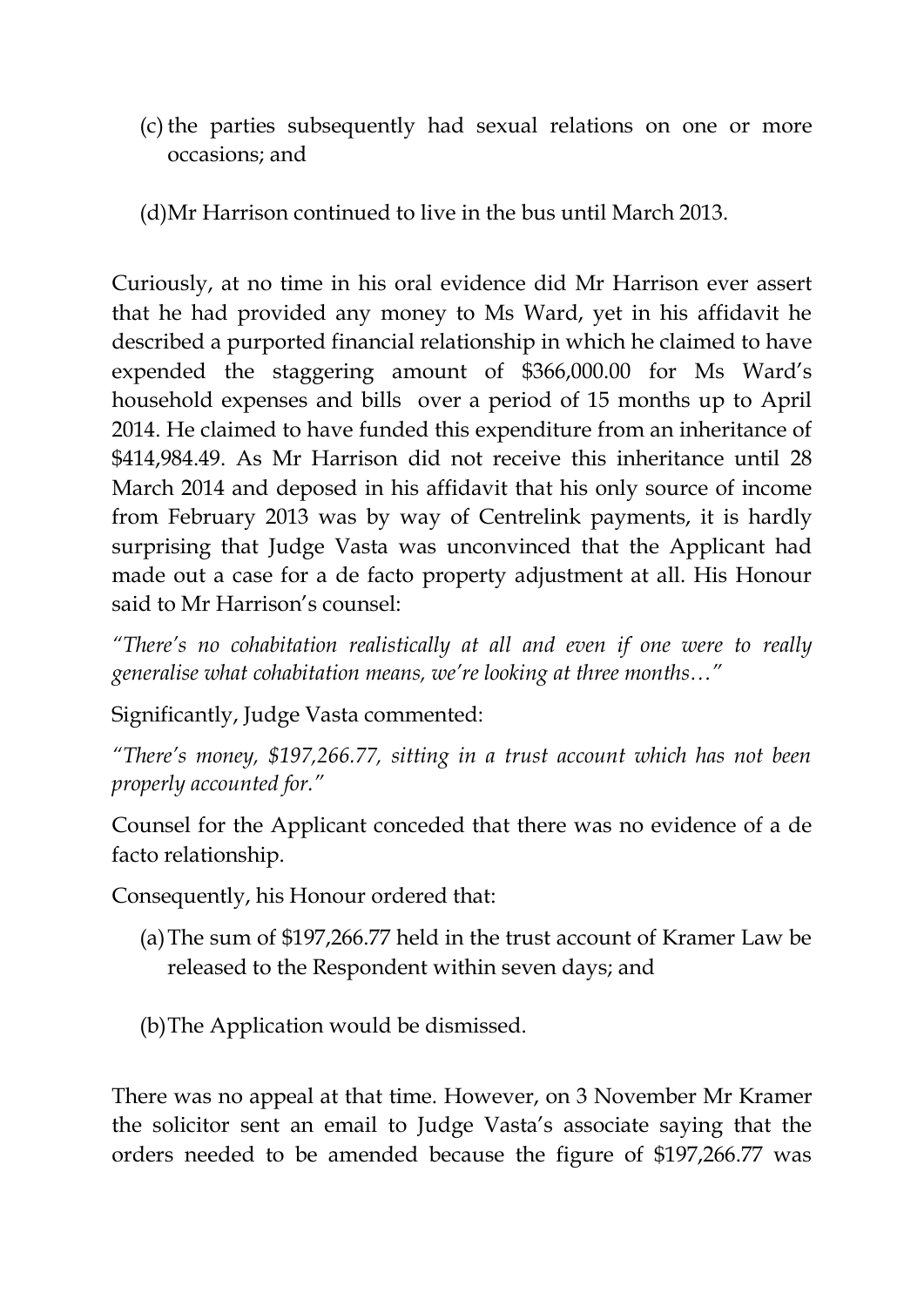incorrect. The amount held in the third party trust account was in fact \$199,673.97. The reason for this discrepancy was said to be because Kramer Law did not have the correct information from the third party (*i.e.* Kramer Tax Proprietary Limited) until that day.

One might think, and the Full Court did think, that this reference to the *"third party"* was a bit misleading. The Kramer of Kramer Law and the Kramer of Kramer Tax were the one person.

# **How much money was there again?**

Curiously, that very same day, Kramer Law came back with a further email saying that the earlier figure of \$199,673.99 was wrong and that the correct amount was really only \$184,673,97, a difference of exactly \$15,000.00. Kramer Law blamed Kramer Tax for giving them the wrong information. No explanation was ever given by either of the Kramers as to where the missing \$15,000.00 went.

## **Well, how much money was actually paid to Ms Ward?**

Nothing was paid to Ms Ward at that stage, actually.

Instead, on 8 November 2016, Mr Harrison withdrew his instructions from Kramer Law and served a notice seeking to withdraw all of the funds held on trust on his behalf. Notwithstanding the fact that Mr Kramer of Kramer Law did not have any funds in trust on behalf of Mr Harrison, or even a trust account, Mr Kramer of Kramer Tax promptly paid the sum of \$184,000.00 or thereabouts to Mr Harrison. Mr Kramer (in whichever guise he was in at the time) did not find it necessary to inform Ms Ward of that fact. Mr Kramer apparently did not see the Court Order that the money should be paid to Ms Ward as any impediment to that course of action.

### **But wait, it gets worse!**

On that same day, Mr Harrison commenced proceedings against Ms Ward in the Queensland District Court. There is no explanation as to what possible claim Mr Harrison could have against the unfortunate Ms Ward.

On 10 November Mr Kramer sent an email to Judge Vasta's associate advising that he no longer held instructions to act for Mr Harrison and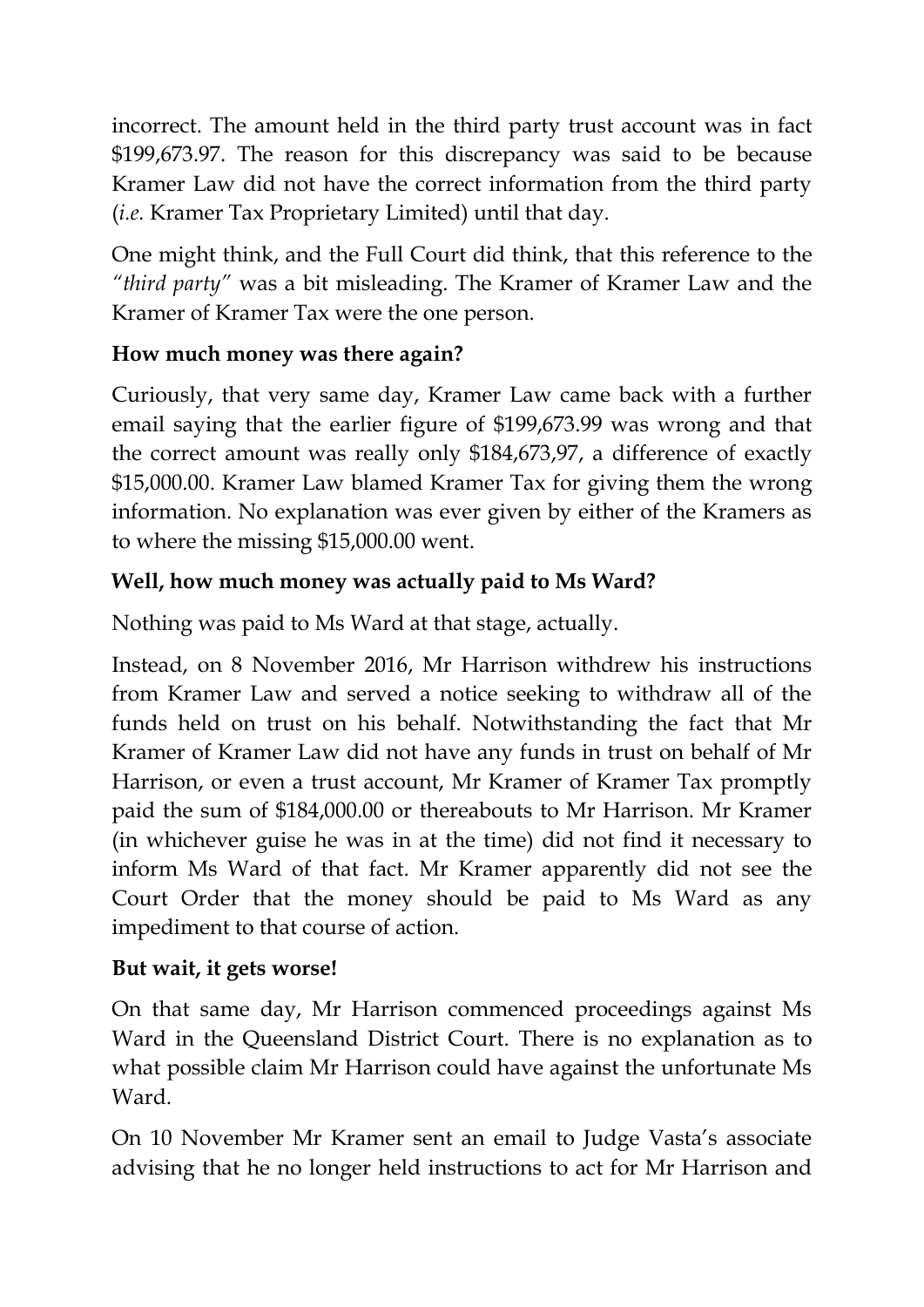the Court should direct any inquiries directly to him. However, Mr Kramer said that he was unable to provide any contact details for his former client.

Mr Kramer, perhaps not surprisingly, did not see fit to tell Judge Vasta's associate that the money had been paid out to Mr Harrison, contrary to Judge Vasta's order.

Ms Ward sought the assistance of the Women's Legal Service to seek to pursue the money she was entitled under the Federal Circuit Court Orders. When the WLS wrote to Mr Kramer, he:

(a) told them he no longer acted for Mr Harrison; and

(b)asked them for Ms Ward's address for service (!).

Mr Kramer did not tell the Women's Legal Service, or the Court, that he had taken the missing \$15,000.00 from the trust account and paid it to himself.

On 6 December 2016 Ms Ward filed an Application in a Case seeking to enforce the orders of 2 November 2016. The Application sought to join Kramer Tax as 2nd Respondent and sought injunctive orders against them. The Application also sought an order that if the funds had already been paid out to Mr Harrison then he should pay the sum of \$197,133.17 plus interest to Ms Ward.

The Application came before Judge Vasta on 14 December 2016. There was no appearance by or on behalf of any of the various Kramers. His Honour noted that there as an entity whose name appeared on the letterhead of correspondence sent to the Court as "Kramer Law Lawyers and Accountants Pty Ltd" and joined that entity to the proceedings.

His Honour, who had clearly taken a dim view of the blatant disobedience of his orders, ordered that the principal of this Kramer entity show cause why he should not be dealt with for contempt of court and referred the matter to the Queensland Law Society and the Legal Services Commission. His Honour adjourned the Application to 19 December and noted that if there was no appearance on the next occasion he would consider issuing an arrest warrant.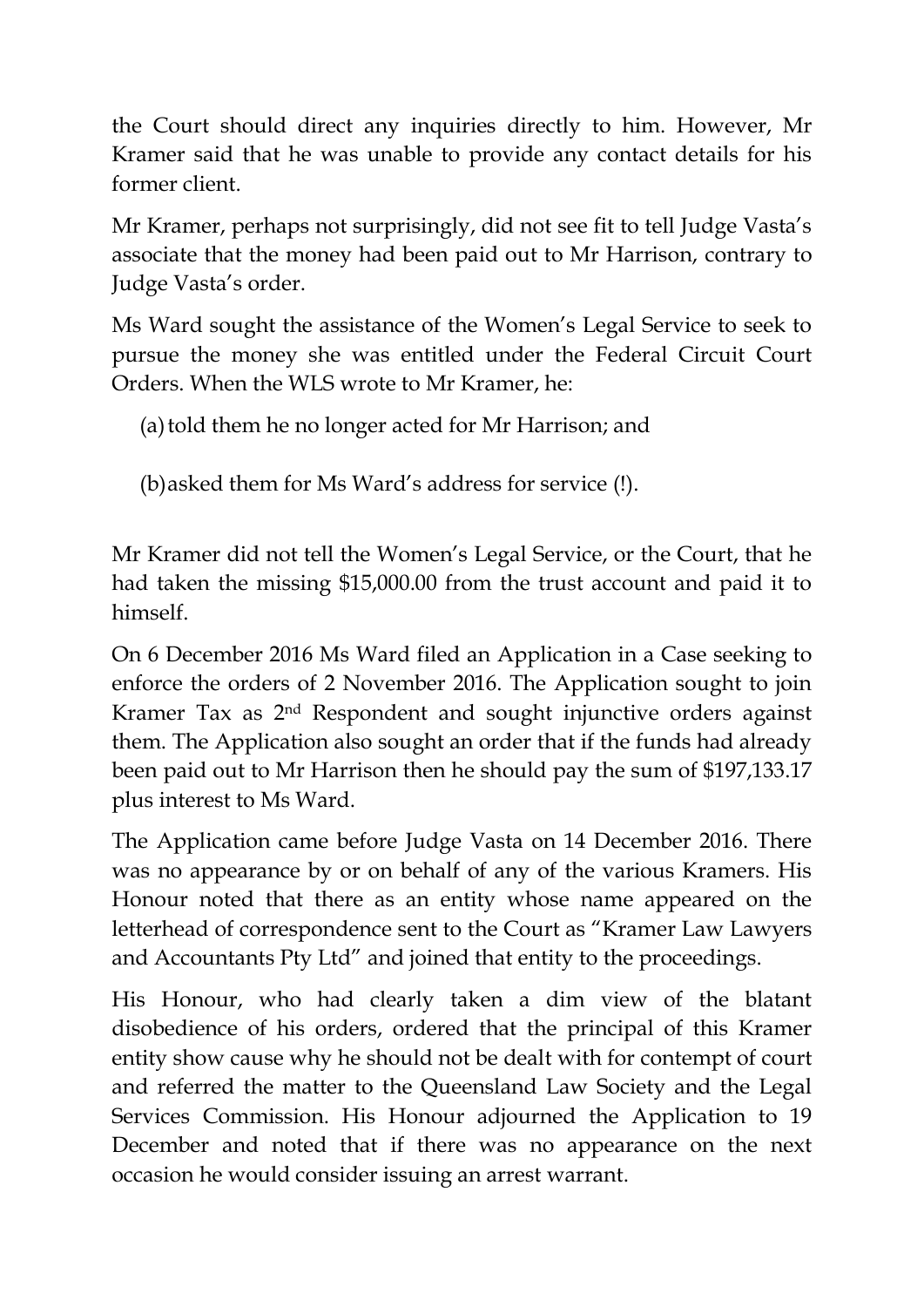On 19 December, when the matter was back before the Court, Mr Kramer was represented by counsel, who said that Mr Kramer himself was overseas. Judge Vasta ordered that Mr Kramer and Mr Harrison must attend personally on the next occasion on pain of a warrant for their arrest and that the second Respondent should file an affidavit.

On 20 January 2017, Mr Kramer appeared before the Court unrepresented. In his affidavit, Mr Kramer submitted that there was no liability for contempt because:

- (a)Mr Harrison was in court when the original orders were made;
- (b)Kramer Law did not hold any money in its trust account because it had closed the account 18 months previously;
- (c) Kramer Law was not a party to the orders;
- (d)Kramer Tax was not a party to the orders; and
- (e)Despite knowing about the content of the orders, Mr Harrison instructed Kramer Tax to release the money to him *"and he had the capacity to do so".<sup>4</sup>*

Incredibly, Mr Kramer gave oral evidence about how and why the money as disbursed from the trust account, none of it consistent or convincing. Judge Vasta found Mr Harrison and Mr Kramer jointly and severally liable for the payment of \$197,266.77 to Ms Ward. He ordered that they should pay that amount by 27 January.

Judge Vasta subsequently on 31 January directed that the Marshal of the Court make application that Mr Harrison and Mr Kramer be dealt with for contempt of the Orders of 2 November 2016. An oral application for a stay of those Orders was dismissed.

# **Appeals and Leave to Appeal out of time**

Mr Kramer sought leave to appeal against the orders of 20 January. Mr Harrison sought leave to appeal against the orders of 31 January.

 4 *Kramer and Anor v Ward* [2017] FamCAFC 270 at [53]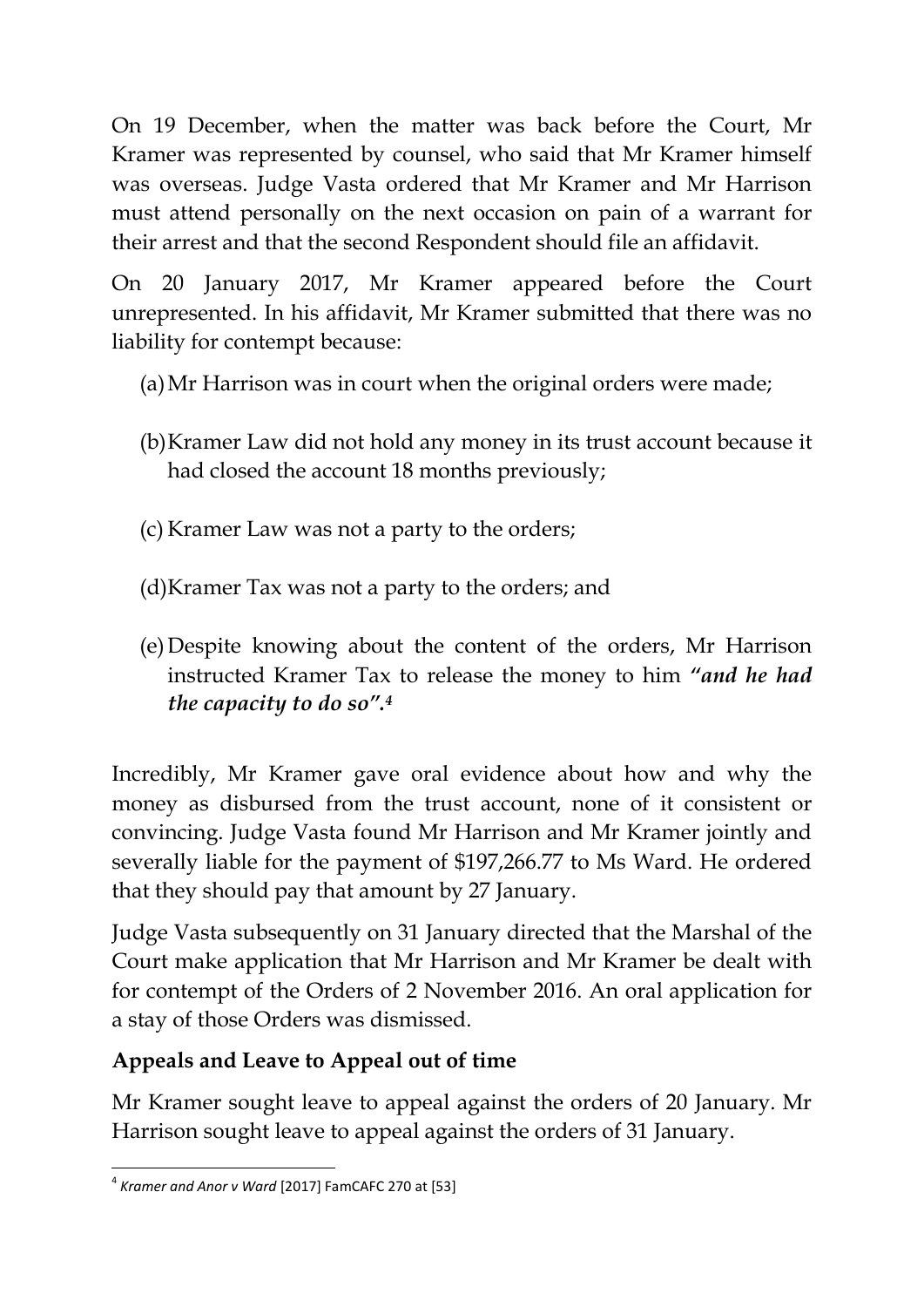Mr Harrison later sought an extension of time to appeal against the Orders made by Judge Vasta on 2 November 2016. The Application was heard by Kent J on 30 May 2017 (*Harrison & Ward and Anor* [2017] FamCAFC 99). Mr Harrison was represented by counsel but neither Mr Kramer nor Ms Ward appeared.

The extension of time was granted on condition that Harrison pay into court the sum of \$50,000.00 the following day and that Ms Ward should have leave to apply to the Court that the money be paid out to her. Kent J took a dim view of Mr Kramer's actions in respect of the monies paid into his trust account, saying at [11]:

*"The stark difficulty with that is that no consent or authority was ever given by Ms Ward to Mr Kramer for withdrawal of the trust monies held in the Kramer Law Practice Trust Account. That is, Ms Ward did not authorise or consent to the withdrawal of the funds nor did she authorise or consent to the funds being deposited into a non-legal firm trust account. Indeed it would seem that these events transpired without her knowledge."*

His Honour then went on to refer to s.8 of the *Trust Accounts Act 1973*  (Qld), which prohibits certain transactions and provides for a penalty of 100 penalty units or 1 year's imprisonment. He further referred to the provisions of Part 3.3 of the *Legal Profession Act 2007* (Qld), which also regulates trust money and trust accounts operated by a law practice and provides for a penalty of 50 penalty units on a breach being established.

His Honour expressed the view that Ms Ward would seem to have a case worthy of investigation concerning a potential claim upon the Legal Practitioners Fidelity Guarantee Fund administered by the Queensland Law Society. Accordingly, he authorised publication of the reasons for judgment to the Bar Association of Queensland, the Queensland Law Society and the Family Law Practitioners Association of Queensland with a request on behalf of the Court that she should be considered for legal assistance.

### **The three Appeals**

The Appeals were heard on 19 July 2017 before the Full Court of the Family Court, comprising Strickland, Kent and Cronin JJ. All three of the parties were represented by counsel.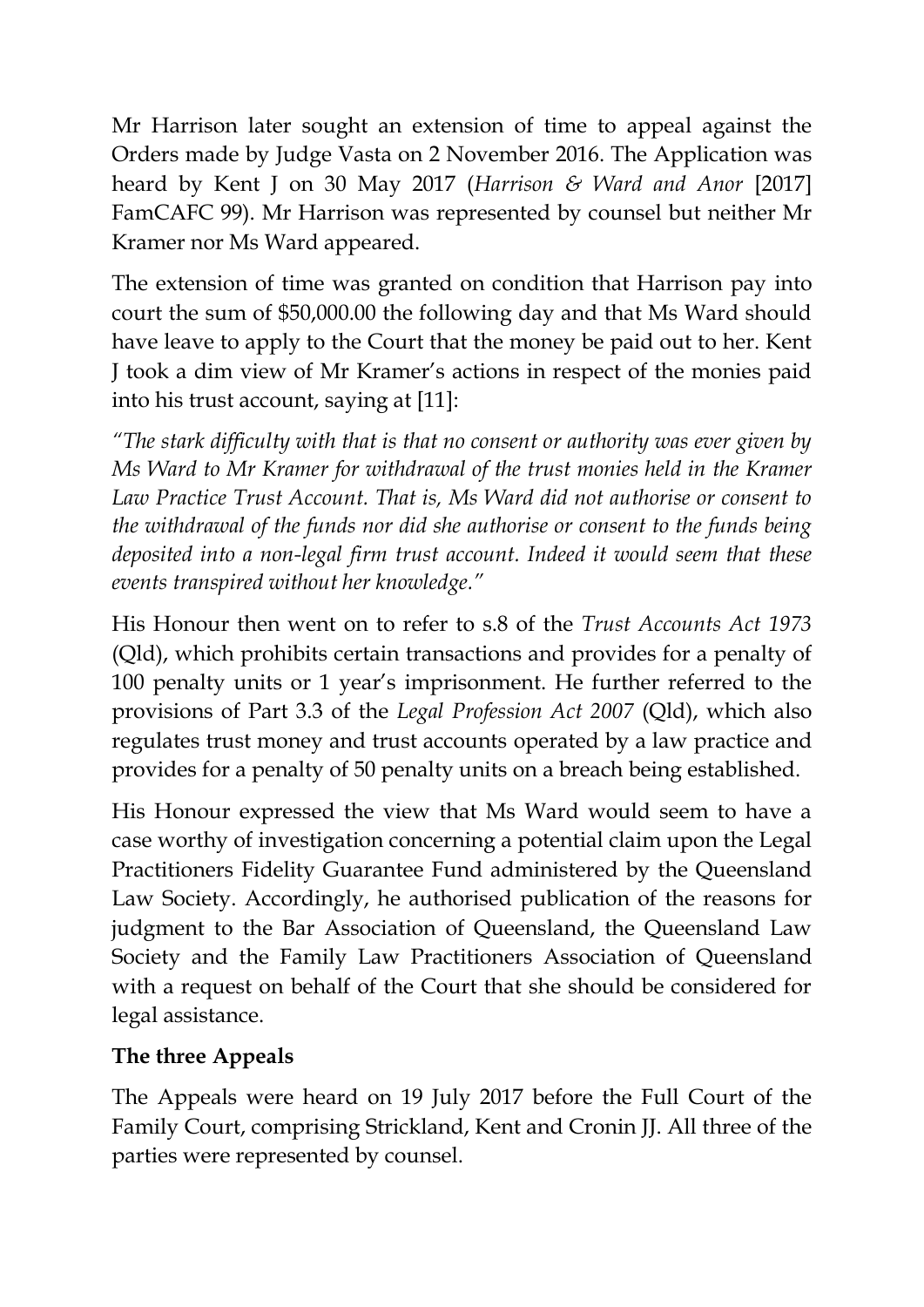Harrison asserted three broad errors on the part of the trial judge, namely:

- (a)denial of procedural fairness in making the declaration that there was no de facto relationship between the parties and making orders releasing the funds;
- (b)failing to provide adequate reasons for releasing the trust funds; and
- (c) the order releasing the trust funds was beyond jurisdiction or power.

Kramer's grounds of appeal were similar, saying the trial judge erred:

- (a) in making an order releasing the trust funds without jurisdiction;
- (b)if his Honour did have no jurisdiction, then the order releasing the trust funds was erroneous in that the funds were held on trust on trust for Mr Harrison and not Ms Ward, and the order releasing the trust funds was an erroneous exercise of discretion.

Not surprisingly, these arguments did not find favour with the Full Court. Their Honours said of Mr Harrison's "denial of procedural fairness" ground at [85]:

*"Neither this Court, nor justice, is served by the making of grossly inaccurate submissions as to facts such as those made to us in this respect by counsel for Mr Harrison."*

Mr Harrison's "failure to provide adequate reasons" fared little better, being described as having no merit.

The argument by both Appellants that the Federal Circuit Court lacked jurisdiction to order the release of the funds in the trust account was dismissed at [105] in this way:

*It could not possibly be argued…that releasing the trust funds to Ms Ward created or enforced new rights. The release of the funds merely gave effect to Ms Ward's existing rights."*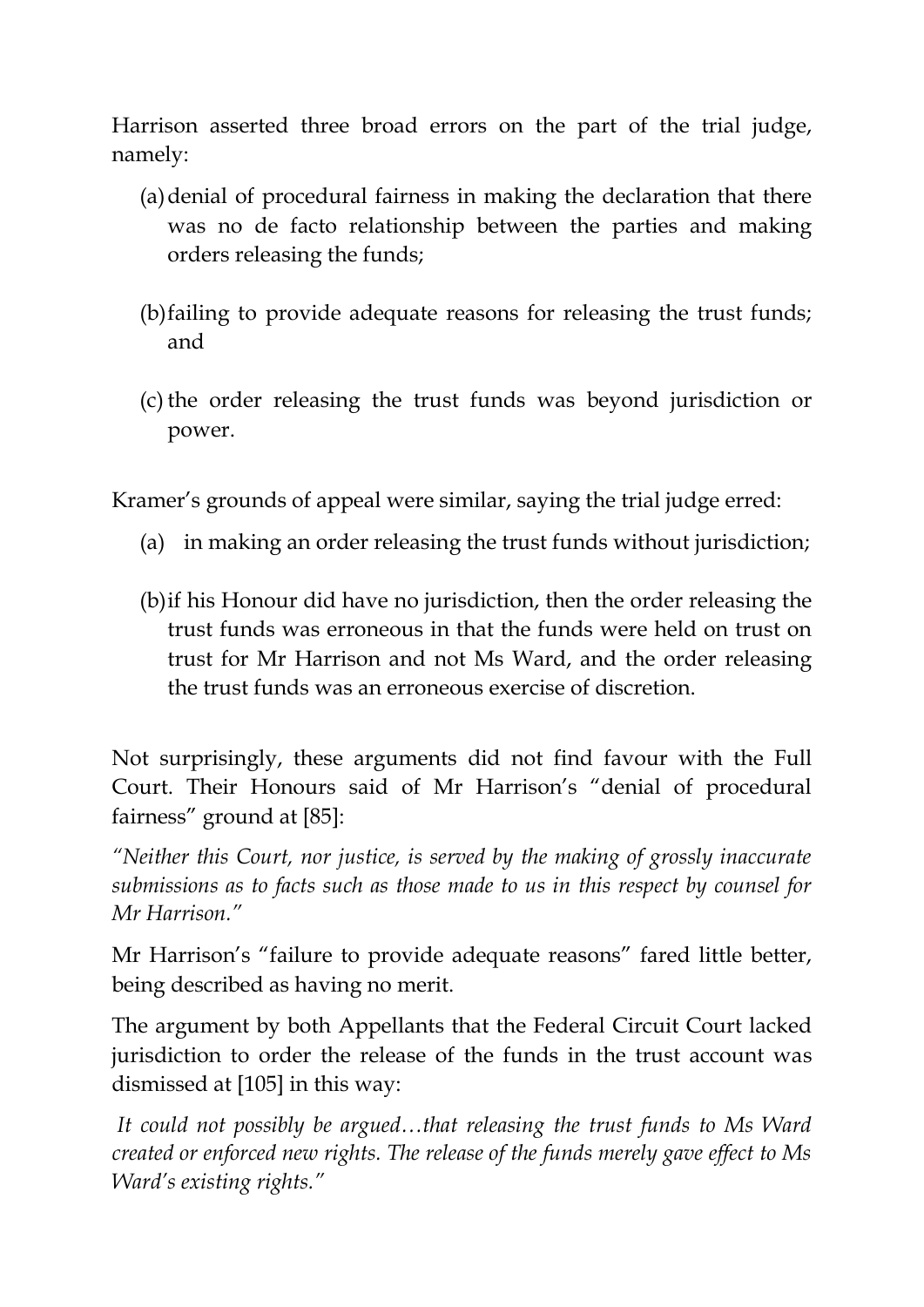The argument on behalf of Mr Kramer that the trial Judge erred in his construction of the terms of the trust was wholly rejected.

The other appeals suffered a similar fate.

## **The Orders for Costs**

The Full Court noted at [185] that Mr Harrison had been wholly unsuccessful in respect of each of his appeals. Their Honours were satisfied that Mr Harrison should pay Ms Ward's costs on an indemnity basis, following *Kohan and Kohan* (supra) and *Prantage & Prantage*  (supra). Apart from the fact that Mr Harrison had been wholly unsuccessful, their Honours gave these reasons for making such a costs order:

*186. More fundamentally though, and relevant to subparagraphs (d) and (g) of s 117(2A), if Mr Harrison had ensured the order of 2 November 2016 had been complied with, as it should have been, Ms Ward's position of being kept out of money to which she was solely entitled would not have been compounded by having to respond and deal with meritless appeals, at financial and no doubt emotional cost.*

*187. It is obvious, relevant to subparagraph (a) of s 117(2A), that Ms Ward's financial circumstances are bereft without the return of her funds and, even with that, Mr Harrison's financial circumstances are superior.*

*188. The subject matter of these proceedings and the conduct of Mr Harrison in bringing them about, starting with his non-compliance with a solemn order of the Federal Circuit Court, dictate the conclusion that Ms Ward ought not be out of pocket in having to resist these appeals.*

Mr Kramer did not fare any better. Whilst the Full Court varied the Orders of 20 January 2017, this partial success was outweighed by Mr Kramer's behaviour generally. Their Honours held:

*190…. Mr Kramer utilised his appeal as the vehicle by which he mounted a collateral attack upon the orders made on 2 November 2016. That collateral attack has been wholly unsuccessful and it occupied the work involved in these appeals collectively, in terms of Ms Ward's costs incurred and the appeal hearing, to a far greater extent than that part of the appeal directed to the orders made on 20 January 2017 in respect of which Mr Kramer enjoyed partial success.*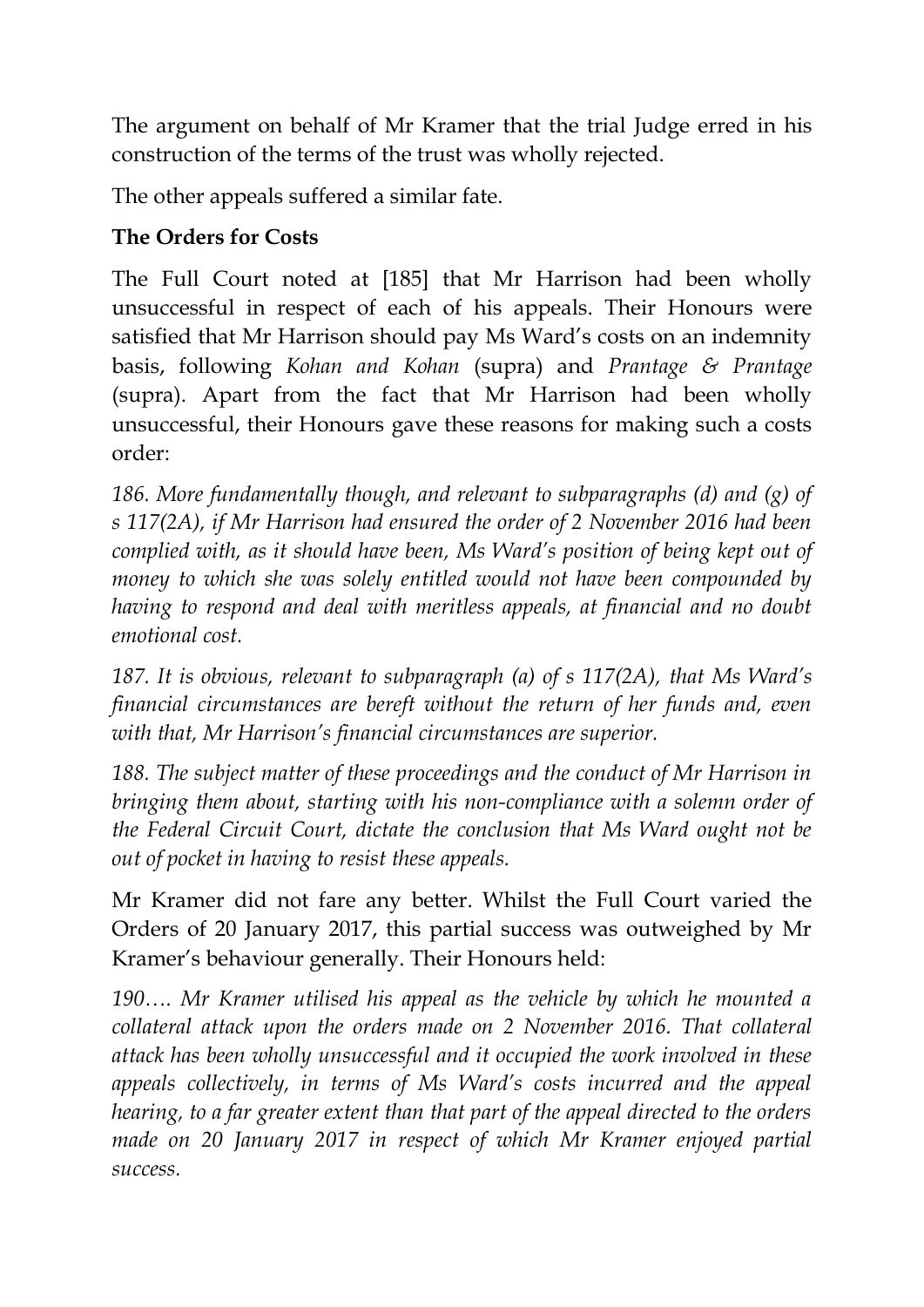*191. Relevantly, Mr Kramer's complicit conduct enabled the non-compliance that occurred with respect to the original orders of 2 November 2016. Notably, Mr Kramer was at all times an officer of the Court. Further, Mr Kramer obtained a personal benefit via his removal of some part of the trust funds for his own benefit. Obviously, had the original orders of 2 November 2016 been complied with, as they ought to have been, the subsequent orders, including those of 20 January 2017 the subject of Mr Kramer's appeal would never have been made.*

In what the Full Court described<sup>5</sup> as *"the extraordinary circumstances of this case",* Mr Kramer was ordered to pay Ms Ward's costs on an indemnity basis. Their Honours also directed that their reasons should be provided to the Legal Services Commission of Queensland and the Queensland Law Society for consideration of any disciplinary measures that ought to be taken against Mr Kramer.

## **What can we learn from** *Kramer and Anor & Ward***?**

Applications for costs should rely specifically on one or more paragraphs of section 117(2A) of the *Family Law Act,* remembering that only one is necessary to ground a costs order.

The Full Court reiterated that indemnity costs are still *"a very great departure"* from the general rule that costs are awarded on a party and party basis, but in *"extraordinary circumstances"* the Court will not hesitate to order costs on an indemnity basis.

Non-compliance with a court order and meritless appeals will attract an order for costs on an indemnity basis.

Kramer's complicity in Harrison's non-compliance and his apparent professional misconduct leading to a referral to the Law Society and the Legal Services Commission were sufficient to ground a personal costs order and, moreover, indemnity costs.

Whilst apparent professional misconduct is not necessary to ground a personal costs order against a solicitor, it certainly helps.

### **References:**

5 At [193]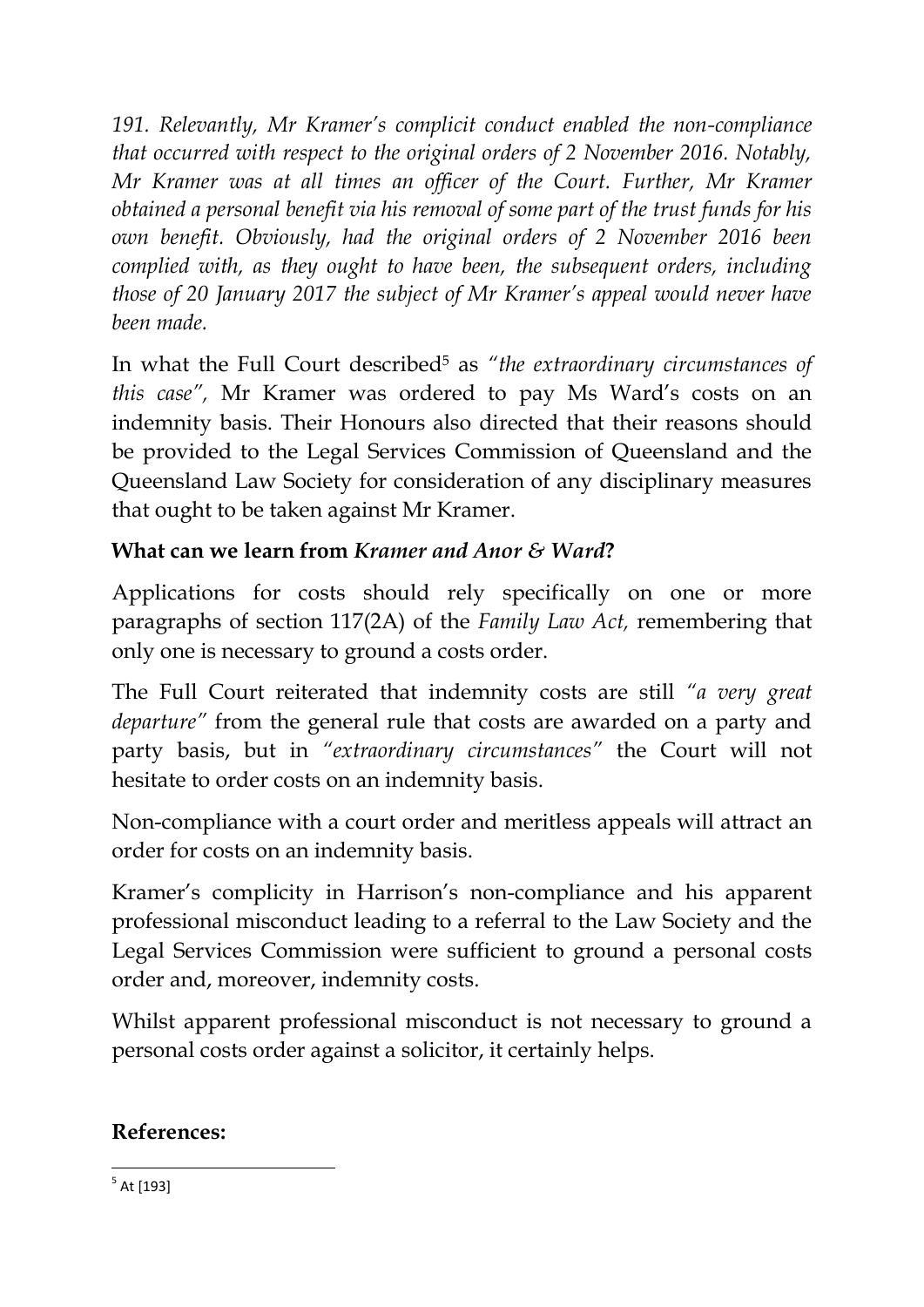Practitioners will benefit by referring to *Annotated Family Law Legislation* 4th Edition by Chisholm, Christie and Kearney, (2017) Lexis Nexis Butterworths.